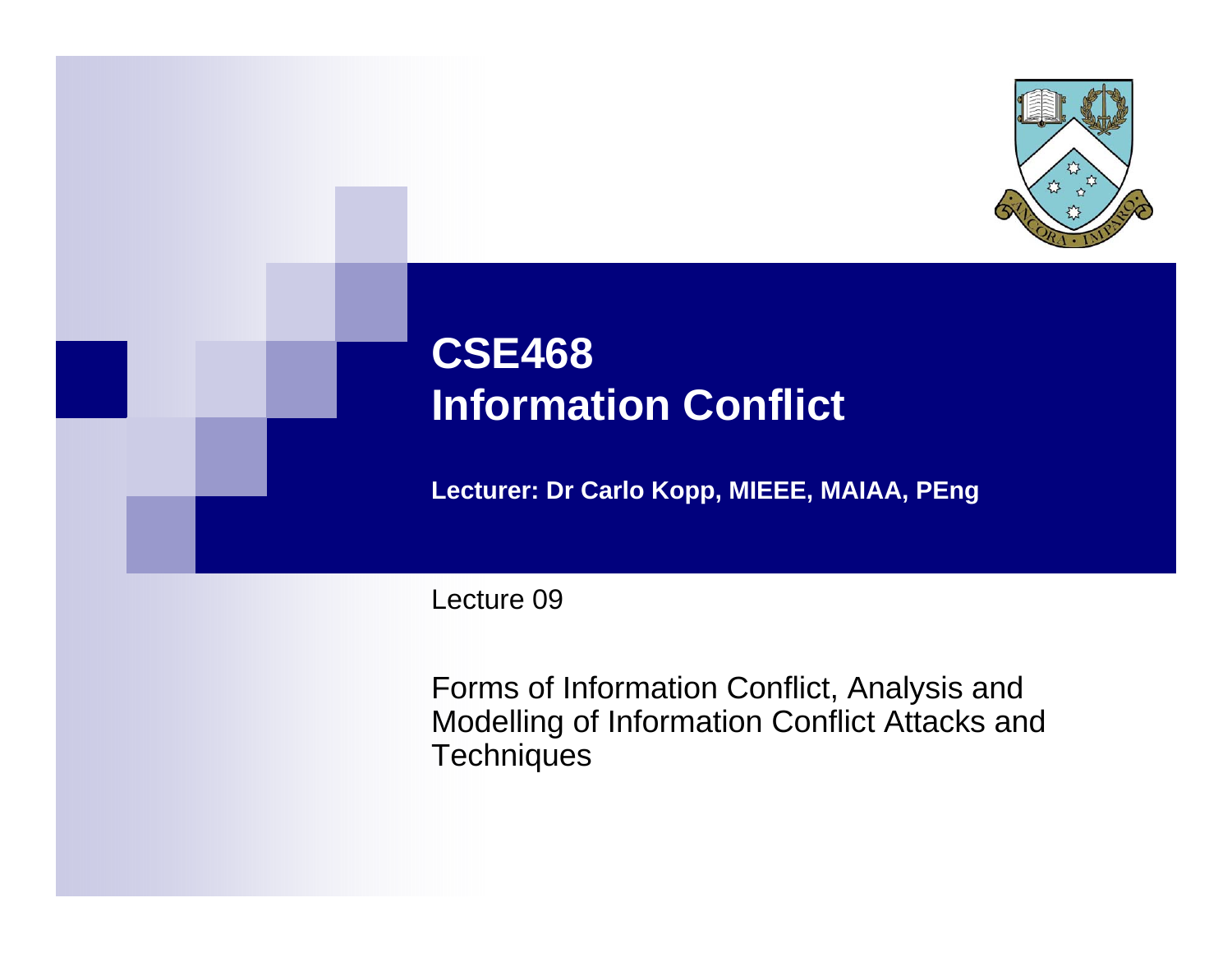

### **Reference Sources and Bibliography**

- $\mathbb{R}^3$  **Winn Schwartau, Information Warfare: Cyberterrorism : Protecting Your Personal Security in the Electronic Age, New York, NY: Thunder's Mouth Press, 1995, Second Edition.**
- $\mathbb{R}^3$  **Carlo Kopp's publications at <http://www.ausairpower.net/iw.html>**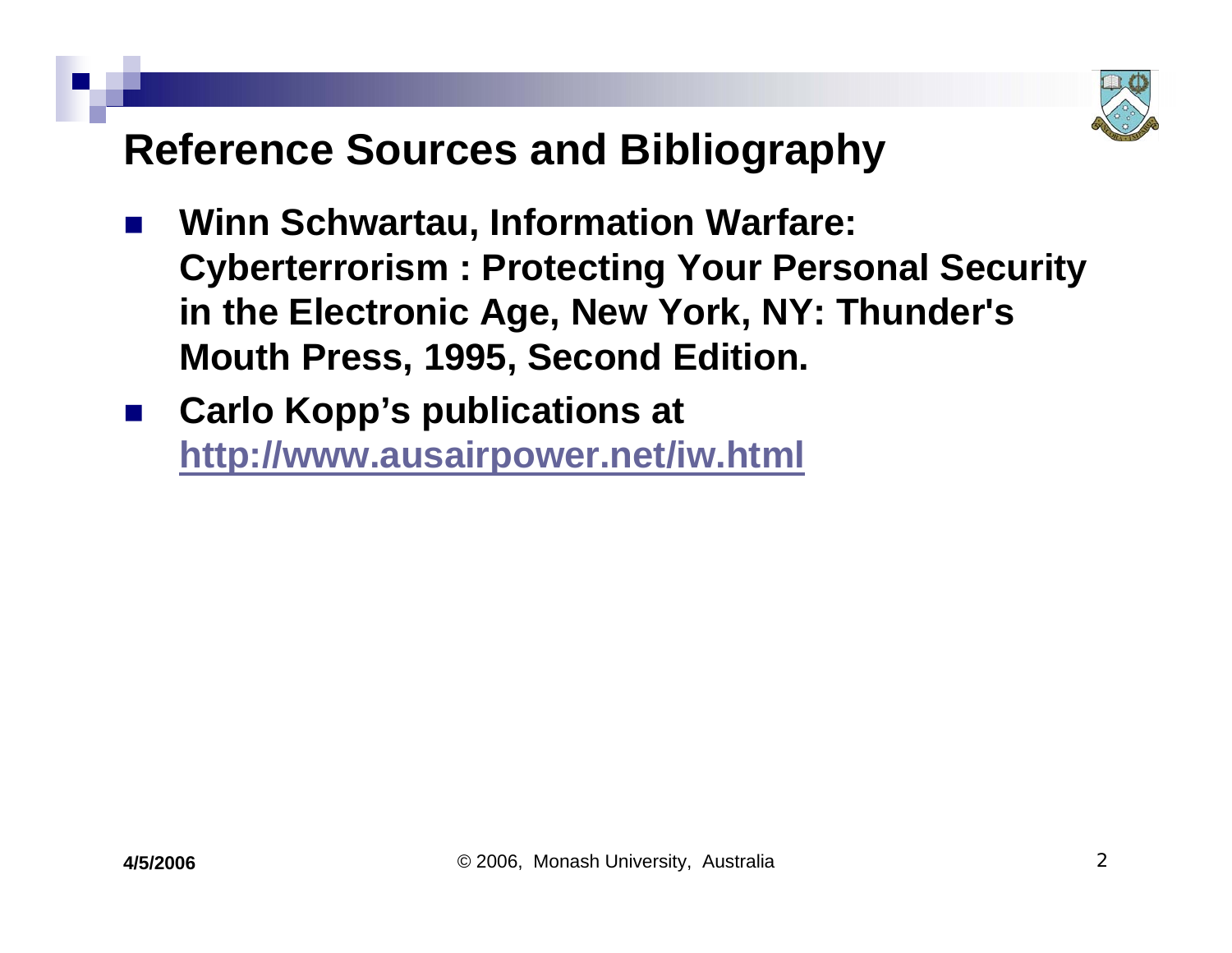

# **Why a Taxonomy?**

- Given the diversity of possible ways in which information and its supporting infrastructure can be attacked, a taxonomical division is an important means of organising one's understanding of the problem.
- While specific forms of attack might all map back to the canonical four strategies, the severity and context of the attack may vary considerably.
- There are many arbitrary classifications applied to sorting modes, regimes and types of attack.
- Schwartau's class model is widely used and representative.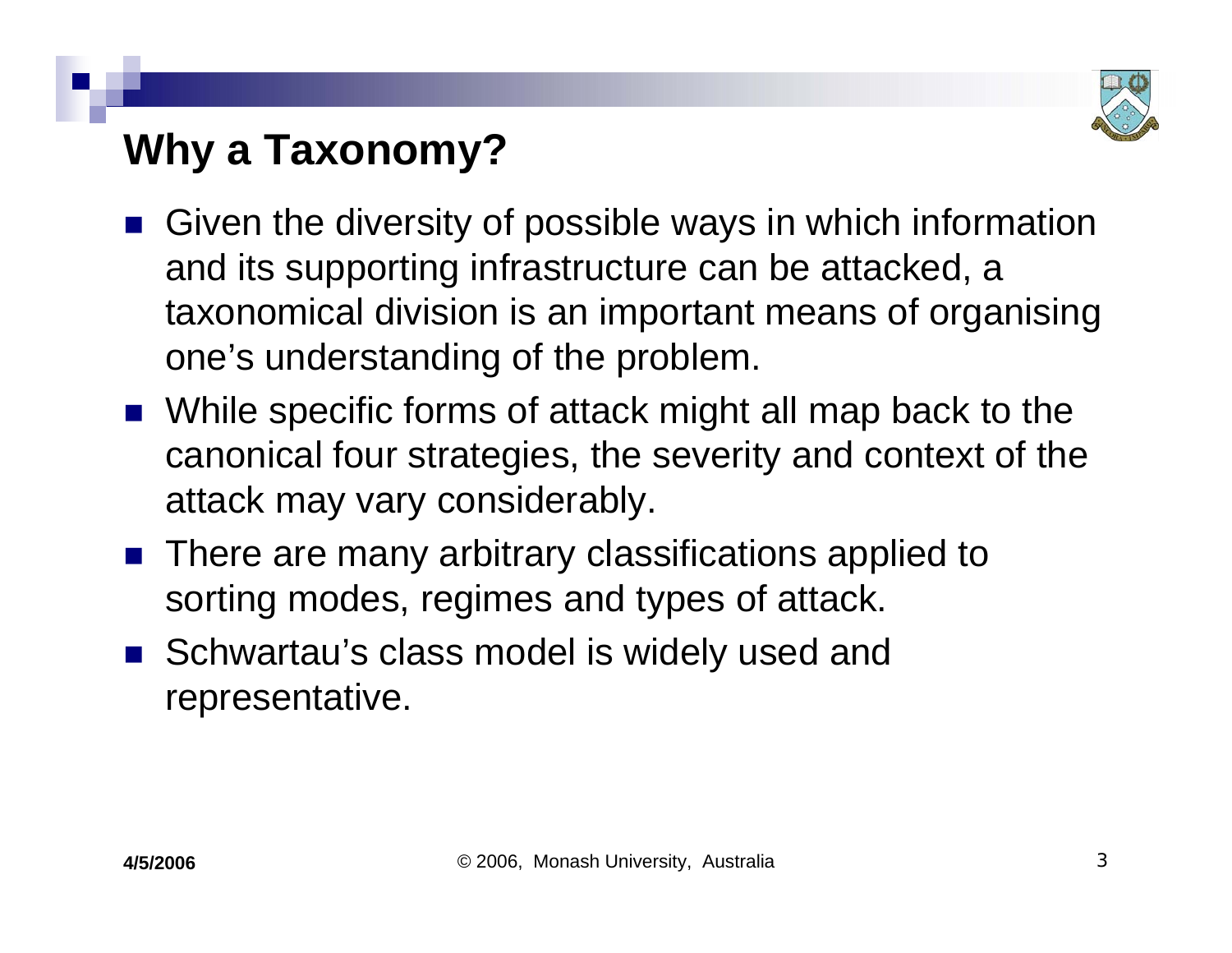

## **The 'Class Model' of Information Conflict**

- **Class I IW** Compromising Personal or Corporate Privacy is the lowest grade of IW, and occurs when for instance your personal account is compromised and confidential information accessed.
- **Class II IW** Industrial and Economic Espionage is the next step up, in which instance government or corporate computers are hacked into and information covertly stolen.
- **Class III IW** Info-Terrorism and Denial of Services. The intentional destrcution of another party's computer or network, or denial of service via other means is usually described as info-terrorism. The offending party may be a malicious hacker, a criminal extortionist, a genuine terrorist or a foreign government seeking to take down a system or systems.
- F. **Military IW** - The use of all of the above combined with other military techniques in order to disrupt an opponent's military operations, government activity and economy qualifies as military IW. Military IW is the most destructive as it involves both soft and hard kill techniques.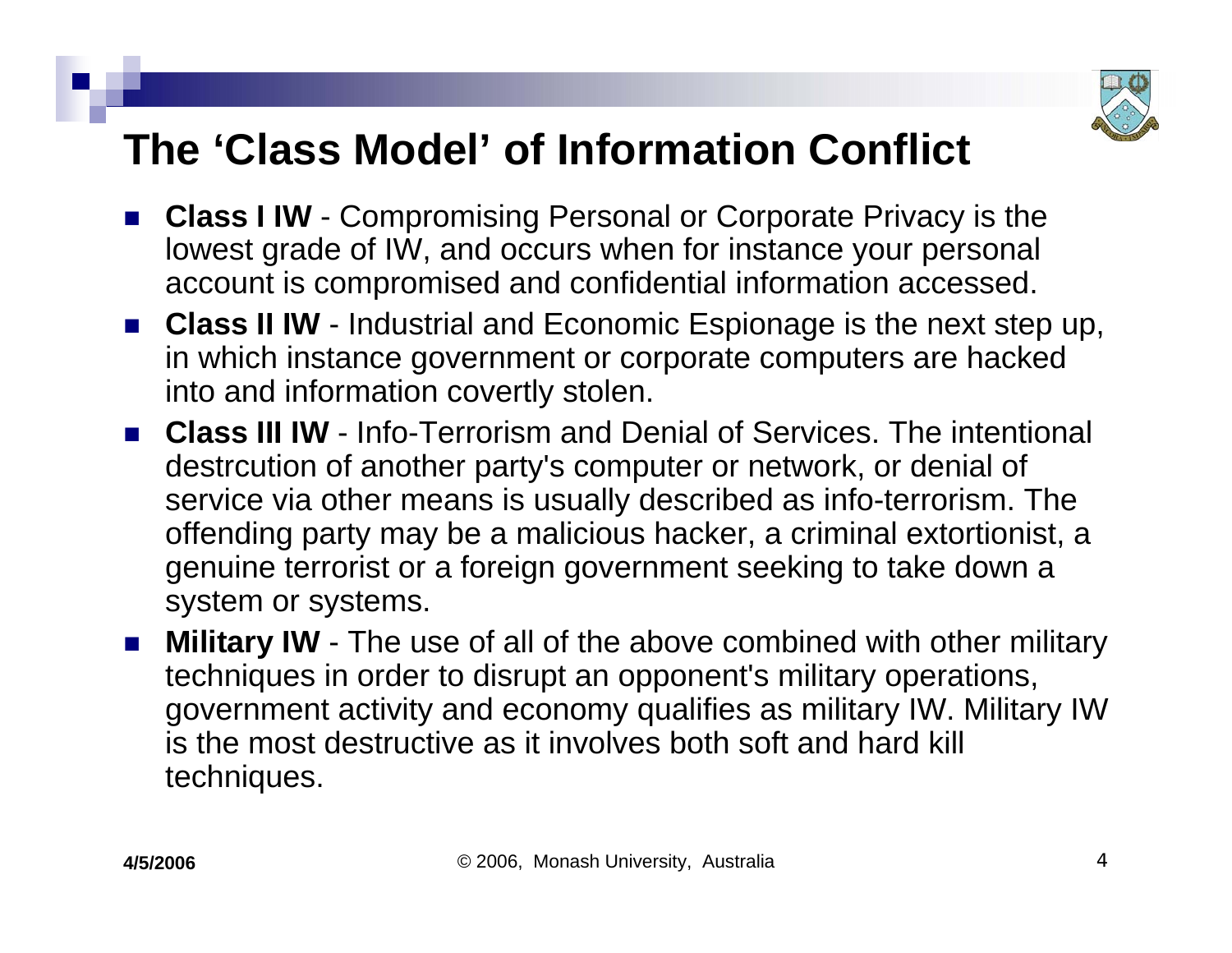

#### **Classes of IW**

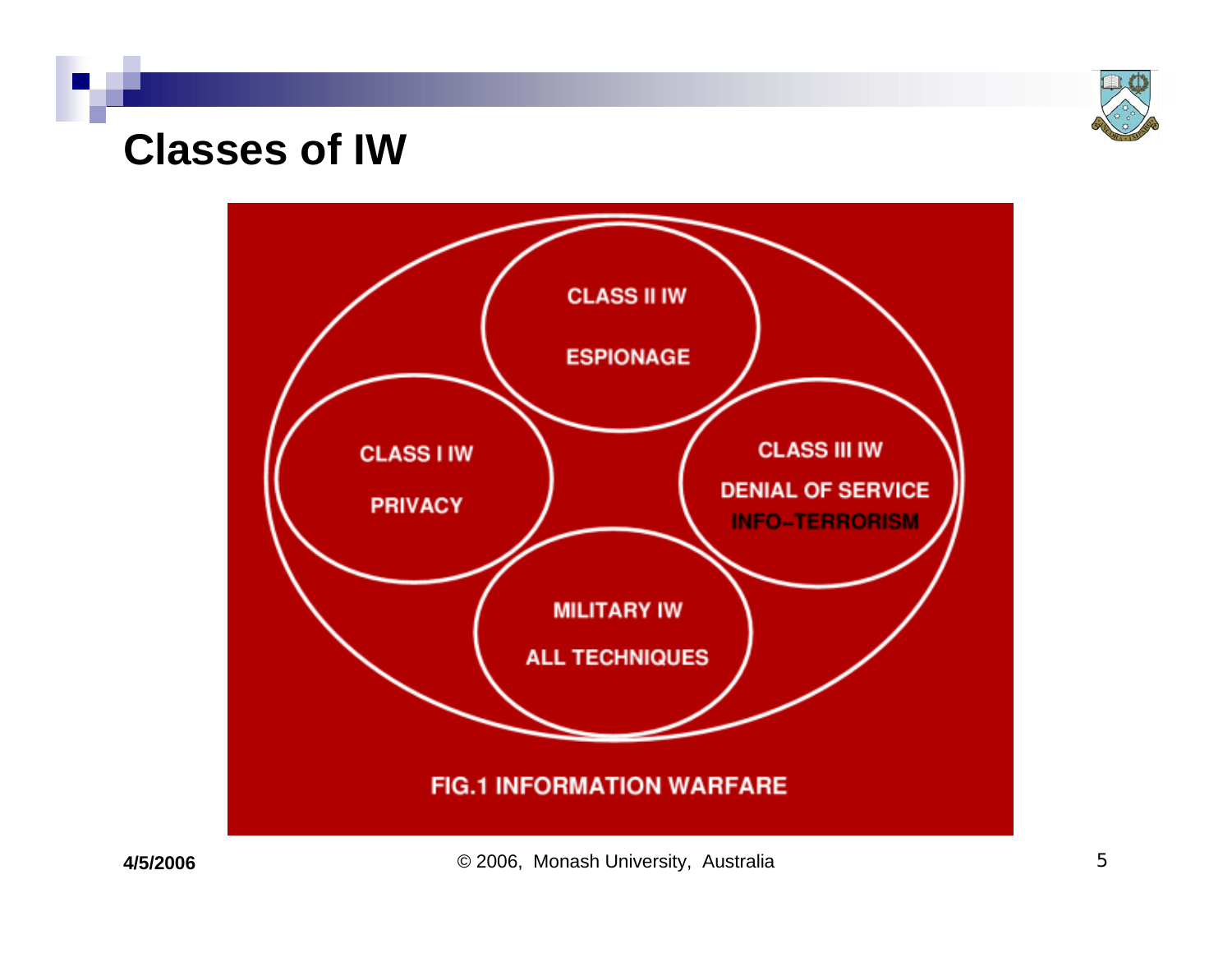

# **Class I Information Warfare**

- Class I IW involves breaches of privacy and confidentiality targeting individuals, usually with the aim of stealing money or bandwidth.
- **Example a hacker steals a credit card number to** deplete the available credit to his advantage.
- **Example a phracker steals account information to** charge calls against an individual's account (*phracking*).
- **Example a whacker penetrates a wireless network to** steal bandwidth (*whacking*).
- **Example a bogus website emulating a finance** organisation or company website is constructed to steal passwords and credit card numbers (*phishing*).
- $\mathbb{R}^3$ Example – spammers substituting email addresses.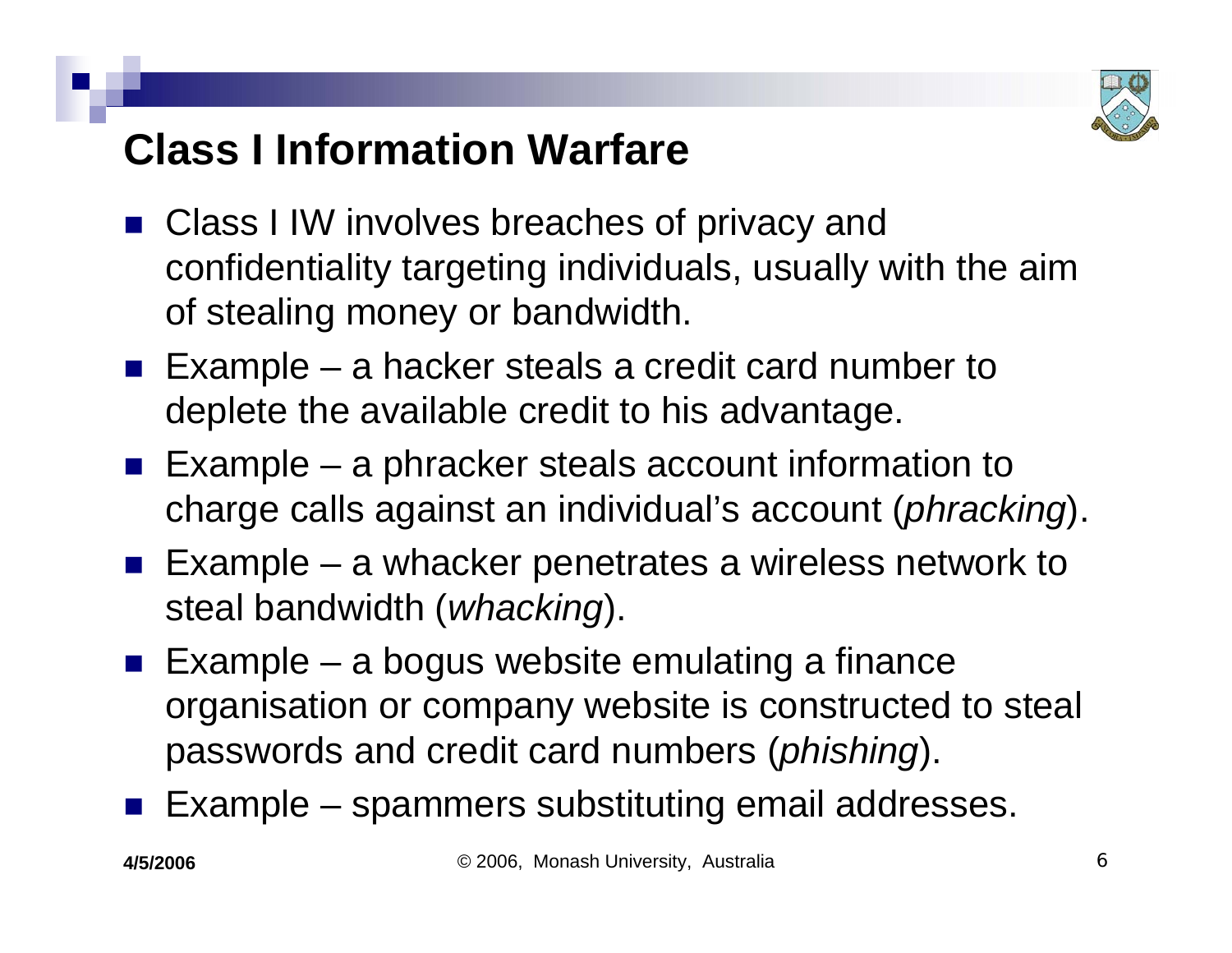

# **Class II Information Warfare**

- Industrial and Economic Espionage is a more severe form of attack, in which instance government or corporate computers are hacked into and information covertly stolen.
- While the methodology may be similar or the same to many Class I attacks, the amounts of money or the value of the information stolen are significantly higher.
- A key problem with Class II attacks is that victims may not be prepared to report an attack to avoid their clientele losing confidence and withdrawing funds.
- Class II attacks are performed typically by professional criminals or government agencies.
- **Examples widely reported past attacks on banks,** NASA, US DoD, DOE and other computer systems.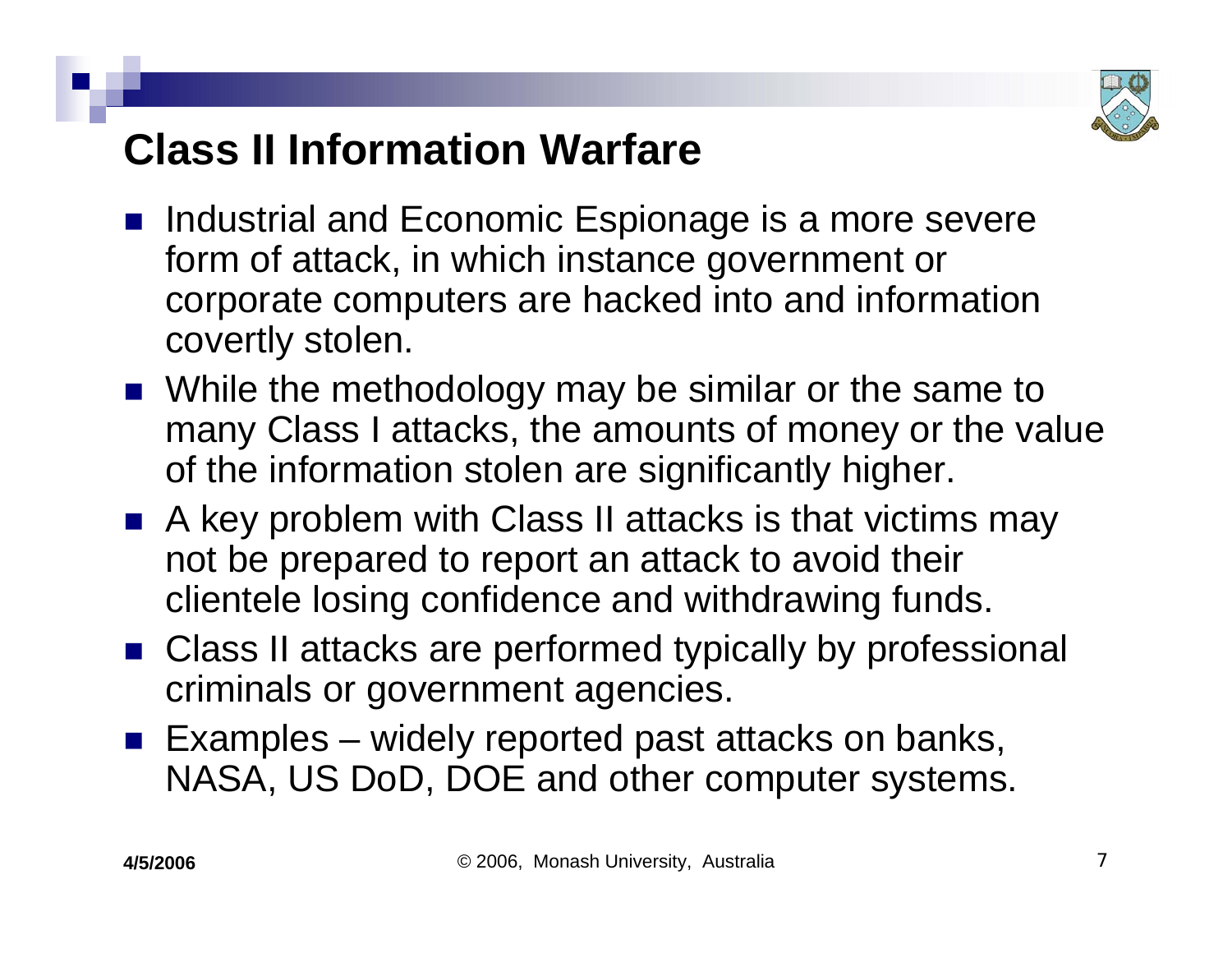

# **Class III Information Warfare**

- **n.** Info-Terrorism and Denial of Service attacks. The intentional destruction of another party's computer or network, or denial of service via other means is usually described as *info-terrorism*.
- The offending party may be a malicious hacker, a criminal extortionist, a genuine terrorist or a foreign government.
- Examples ping of death attacks (historical), packet storm attacks, physical attacks on systems.
- Case Study during the NATO bombing of Serbia, the NATO website was attacked using a range of techniques.
- Case Study during the invasion of East Timor attacks on Australian systems increased in frequency.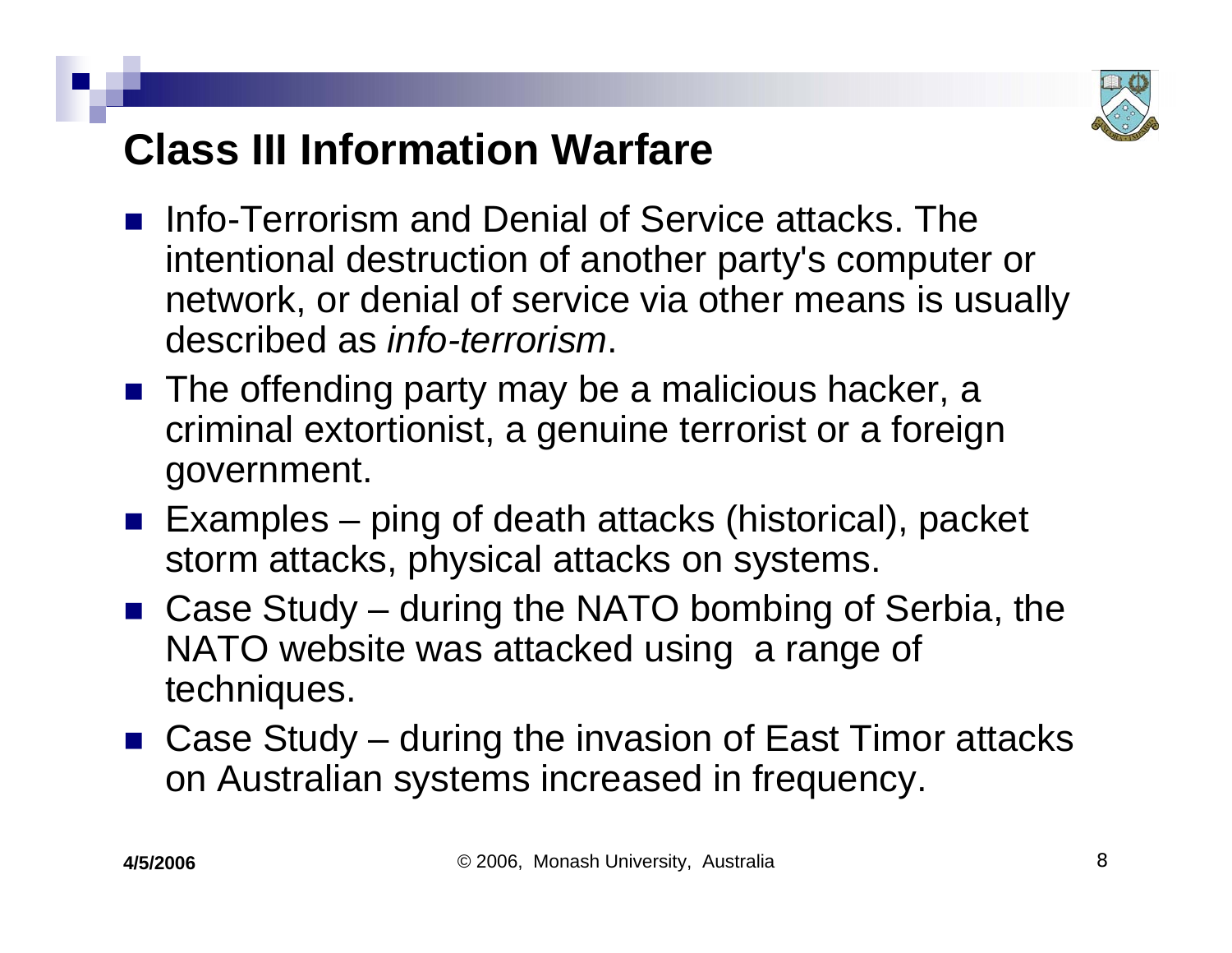

# **Military (Class IV) Information Warfare**

- $\mathbb{R}^3$  Military IW covers the whole spectrum of possible attacks.
- Soft Kill attacks may fall into Class II and Class III categories.
- *Hard Kill* attacks have included the use of smart bombs and cruise missiles to cripple communications nodes such as civilian and military telephone switches and satellite terminals.
- Military IW includes techniques such as propaganda and psychological warfare (psywar).
- A recent development is the penetration of opposing military networks to generate false target information.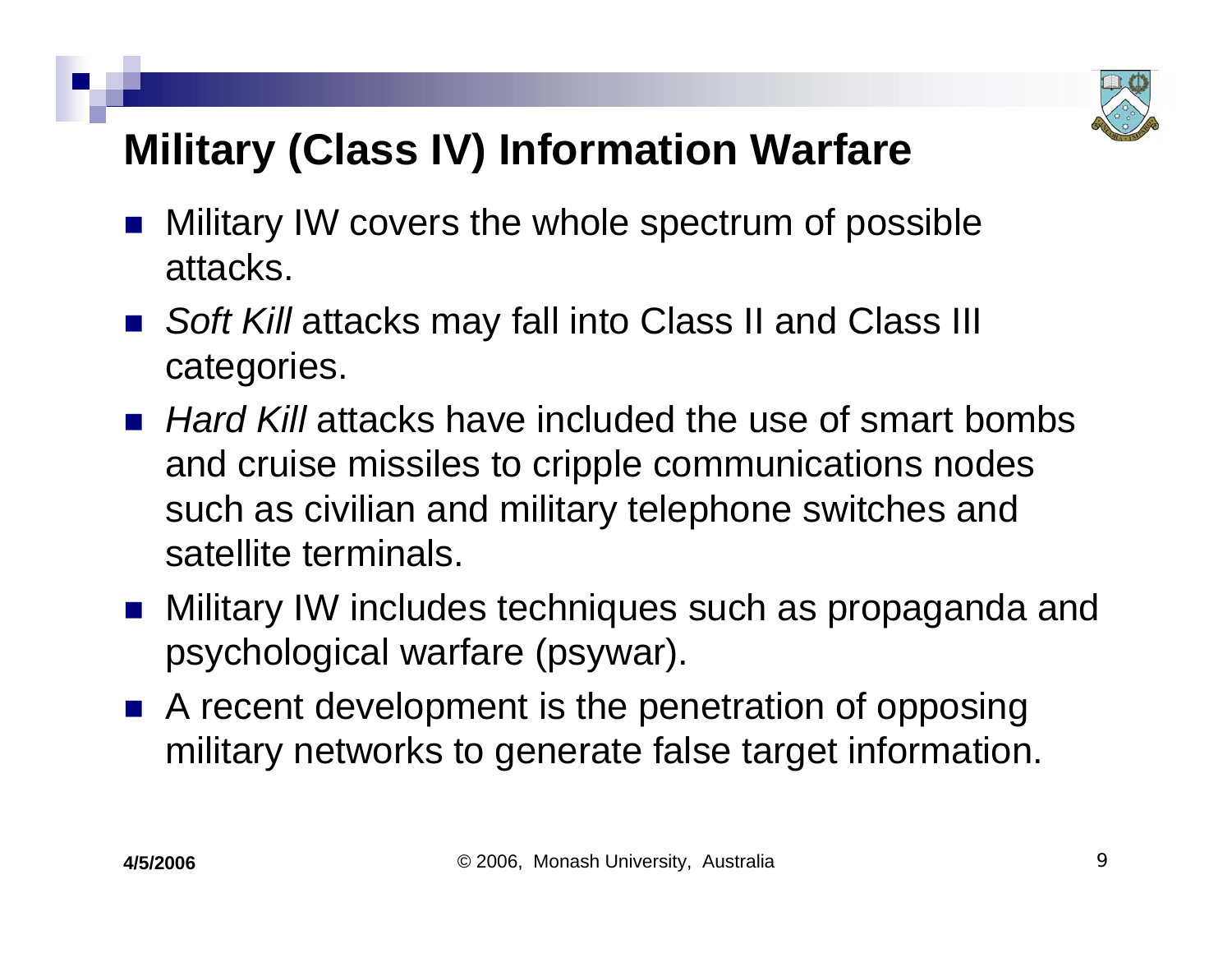

#### **Denial of Service Attacks**

- ×. **Denial of service attacks are an offensive technique intended to cripple an organisation by preventing it from using its digital systems.**
- Denial of Service attacks are increasingly common especially **involving attacks on websites, and large scale attacks on networked systems using viruses and worms.**
- **Where an organisation depends on its digital infrastructure such attacks can produce significant material losses.**
- F. **Recently documented Denial of Service attacks have been associated with nation state conflicts, and political, religious or ideological disputes.**
- F. **Many attacks are performed by malicious individuals for personal gratification. This is especially true of virus/worm attacks which are performed for no material gain but costs hundreds of millions in lost productivity and repair time.**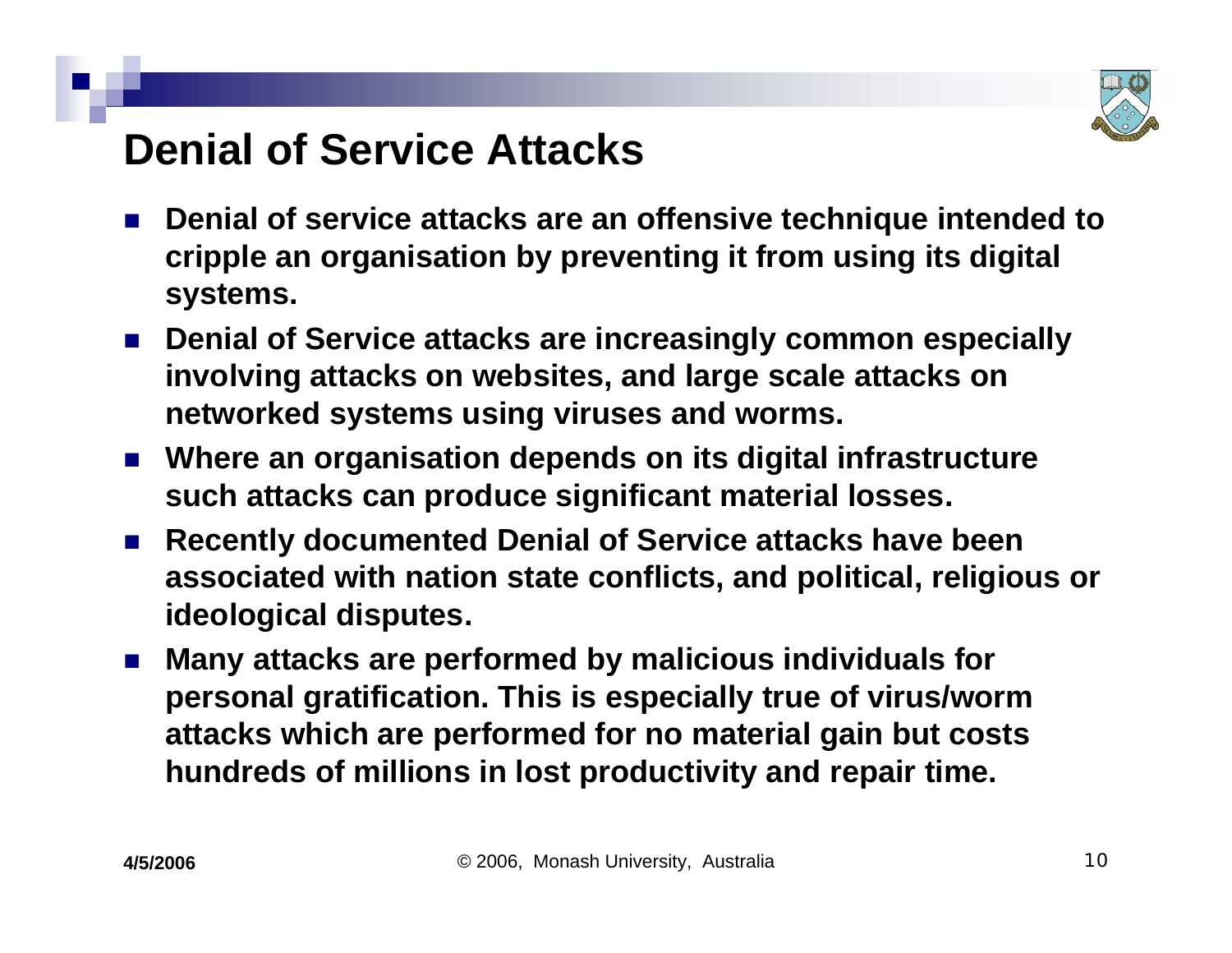

### **Denial of Service Attacks**

- Denial of Service (DoS) attacks may be categorised as hard kill or soft kill, depending on the means used.
- **The aim is either temporary or permanent denial of** service provided by a facility, be it a network, communications link, computer system, or other information gathering, transmission or processing asset.
- Broadly DoS attacks can be divided into *logical/electronic attacks* (eg hacking, virus, worm, radiofrequency jamming), *direct physical attacks* (eg cutting cables, smashing equipment, bombing sites), *radiofrequency* or *electromagnetic attacks* (eg E-bomb, HERF gun).
- The downtime of the victim asset is determined by the severity of the attack, be it hard kill or soft kill.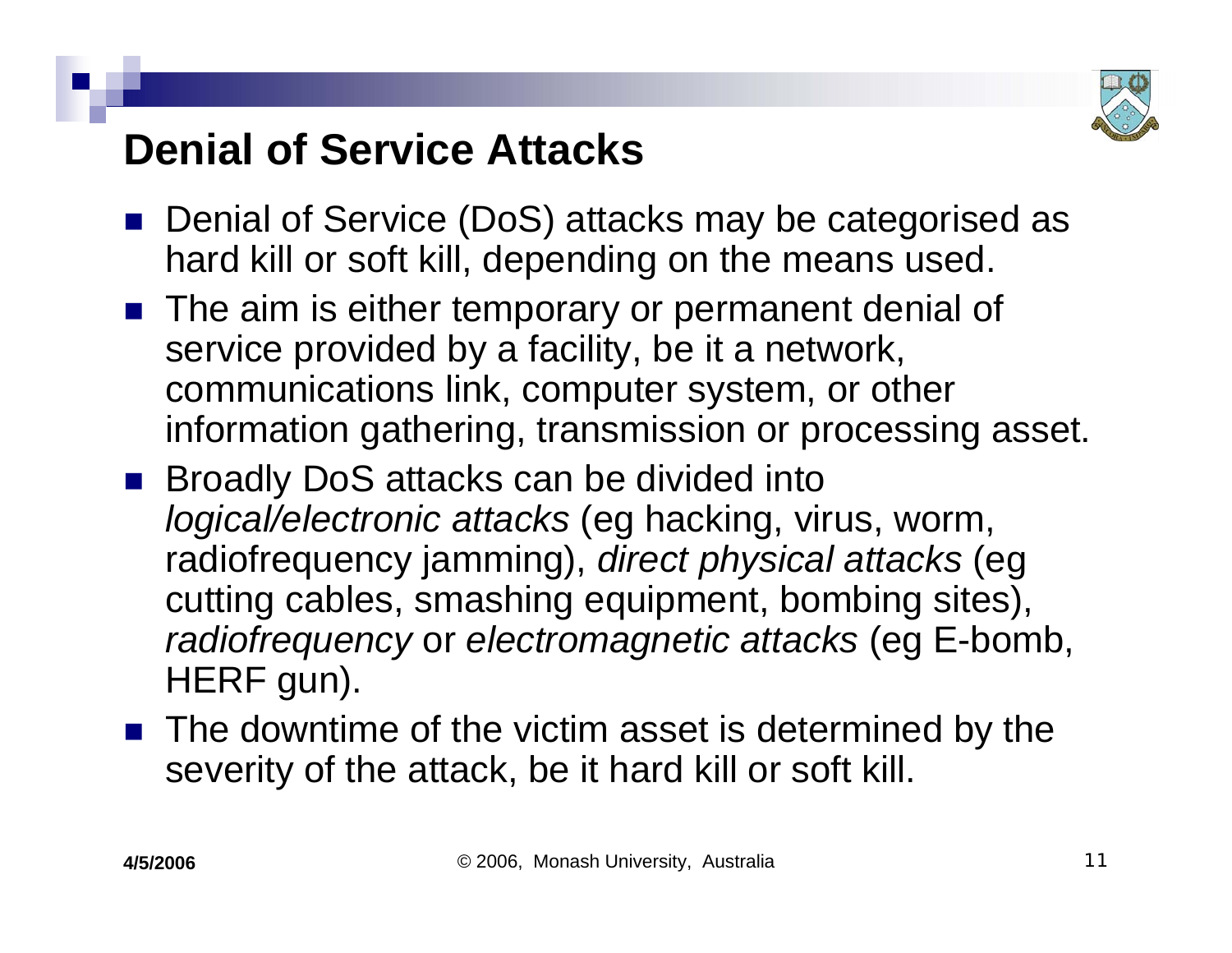

#### **Denial of Service Attacks**

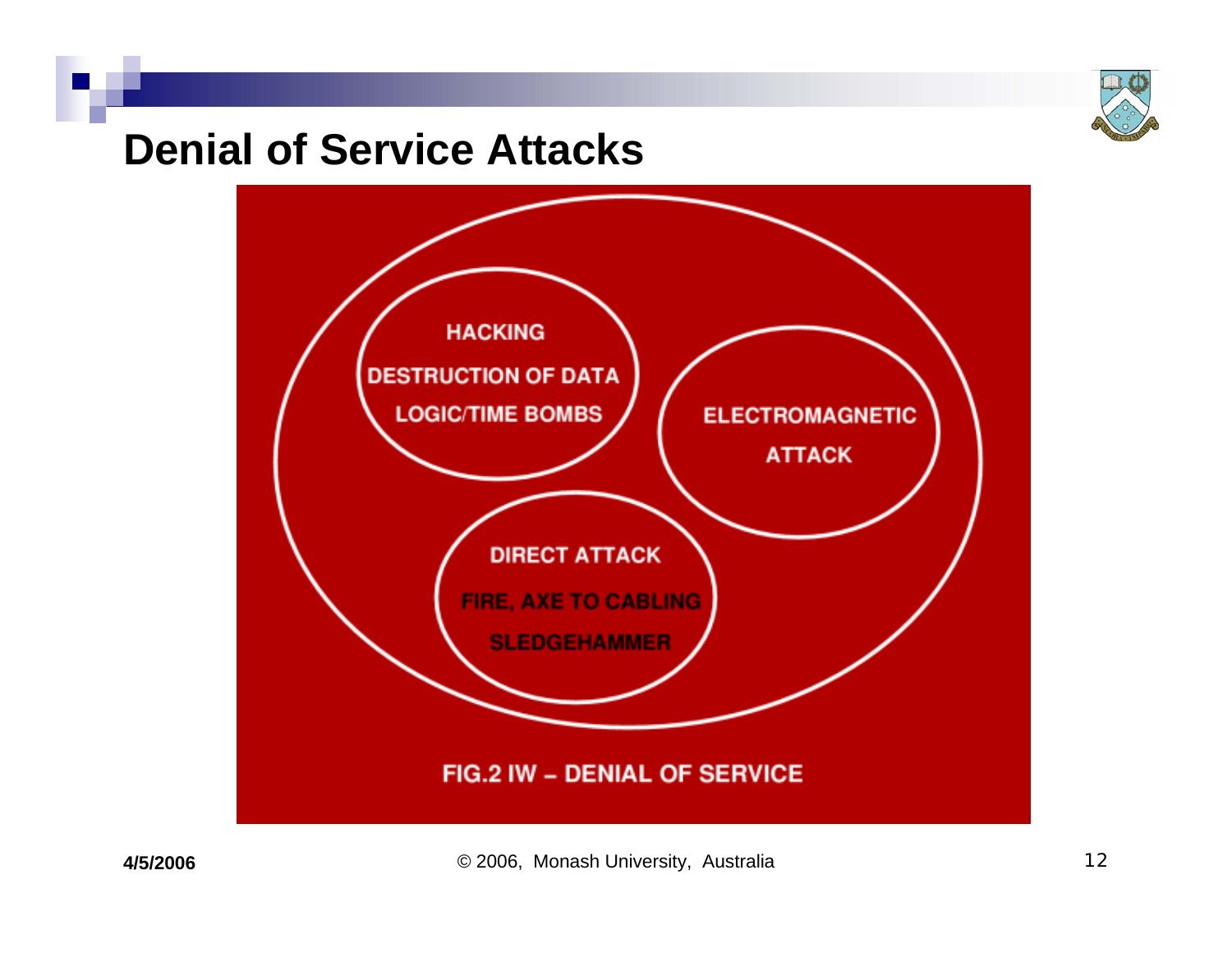

# **Logical/Electronic Attacks**

- This category of attack is typically in the soft kill category, although some such attacks may require days to recover from.
- Viruses can be used to damage operating system installations and user files.
- Worms can be used to cripple systems, consuming memory, disk and bandwidth.
- Logic bombs and other destructive trojan horse programs can be used to damage operating system installations and user files.
- Radiofrequency jammers can be used to cripple voice, digital communications and networks.
- Such attacks can be launched globally due to the vast footprint of the Internet and communications network.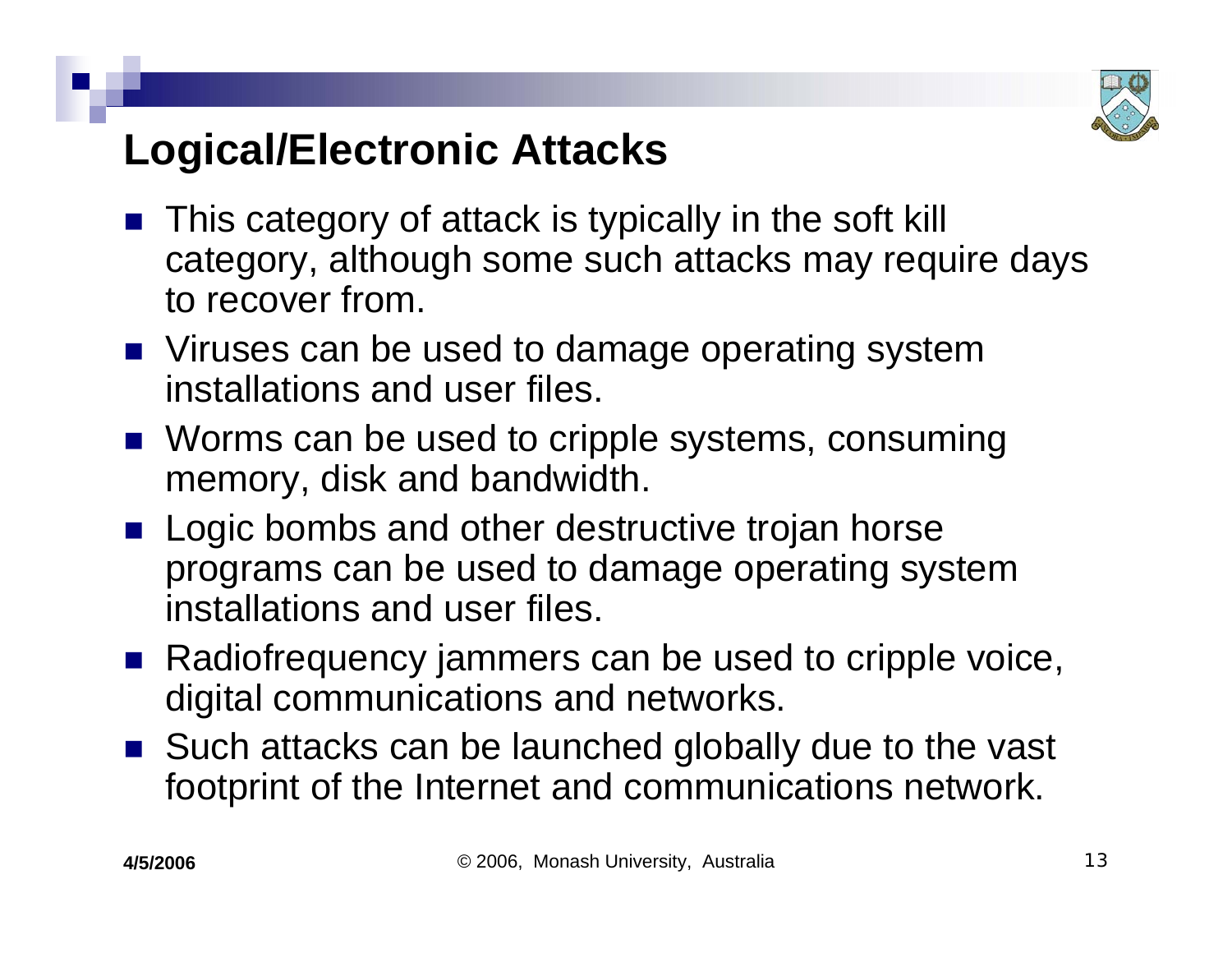

#### **Direct Physical Attacks**

- Such attacks are typically hard kill attacks, intended to destroy specific pieces of equipment or cables.
- **Example putting a fire axe, blowtorch or** sledgehammers to bundles of cables – be they for data or mains power supply.
- Example attacking a computer system with an axe or sledgehammer.
- Example sending a suicide bomber or truck bomber against a telephone switch, computer centre or television studio.
- **Example dropping a smart bomb on a telephone switch** or satellite uplink (Baghdad 2003).
- $\blacksquare$  The attacker must be in direct contact with the victim system/target.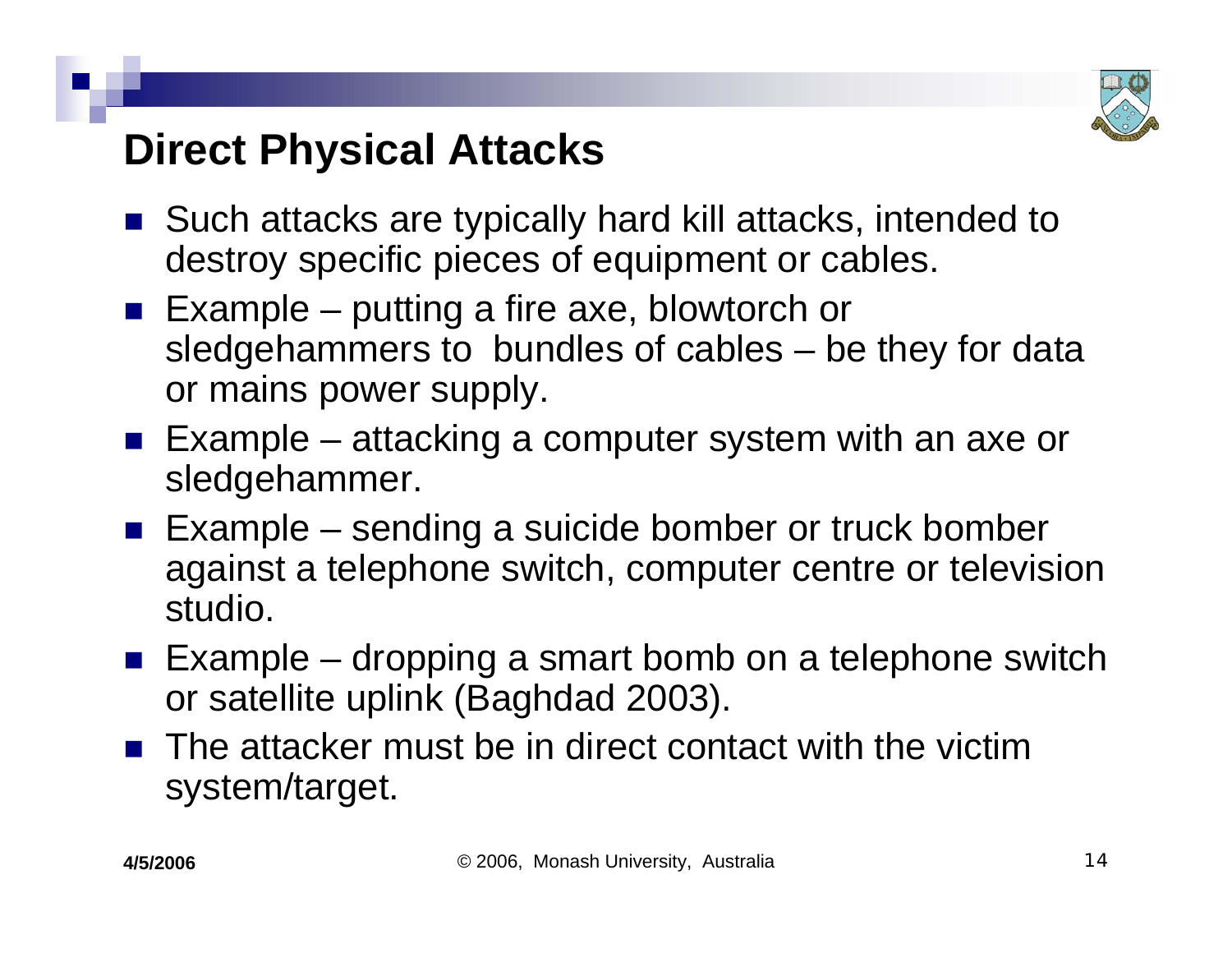

# **Radio Frequency Denial of Service Attacks**

- F. Jamming of radio frequency communications channels has been practiced for almost a century, usually in wartime. During the Cold War the Soviets continuously jammed Western radio broadcasts.
- F. Jamming involves transmitting a signal which interferes with the modulation used by the signal, degrading intelligibility. A wide range of jamming techniques exist against all known modulation types.
- ×. Designers of military communications equipment plan from the outset to deal with jamming. This is generally not true of commercial equipment which usually has very poor jam resistance.
- F. Jamming equipment to disrupt mobile phones (GSM, CDMA etc) is now widely available and is built to prevent terrorists from using mobile phones to set off bombs remotely.
- Wireless 802.11 networks are highly susceptible to jamming due to the use of short Barker code modulations.
- $\mathcal{L}_{\mathrm{eff}}$  Denial of Service attacks against mobile phones or wireless networks can be effected quite cheaply using 'throwaway' expendable jammers and can be very difficult to prove.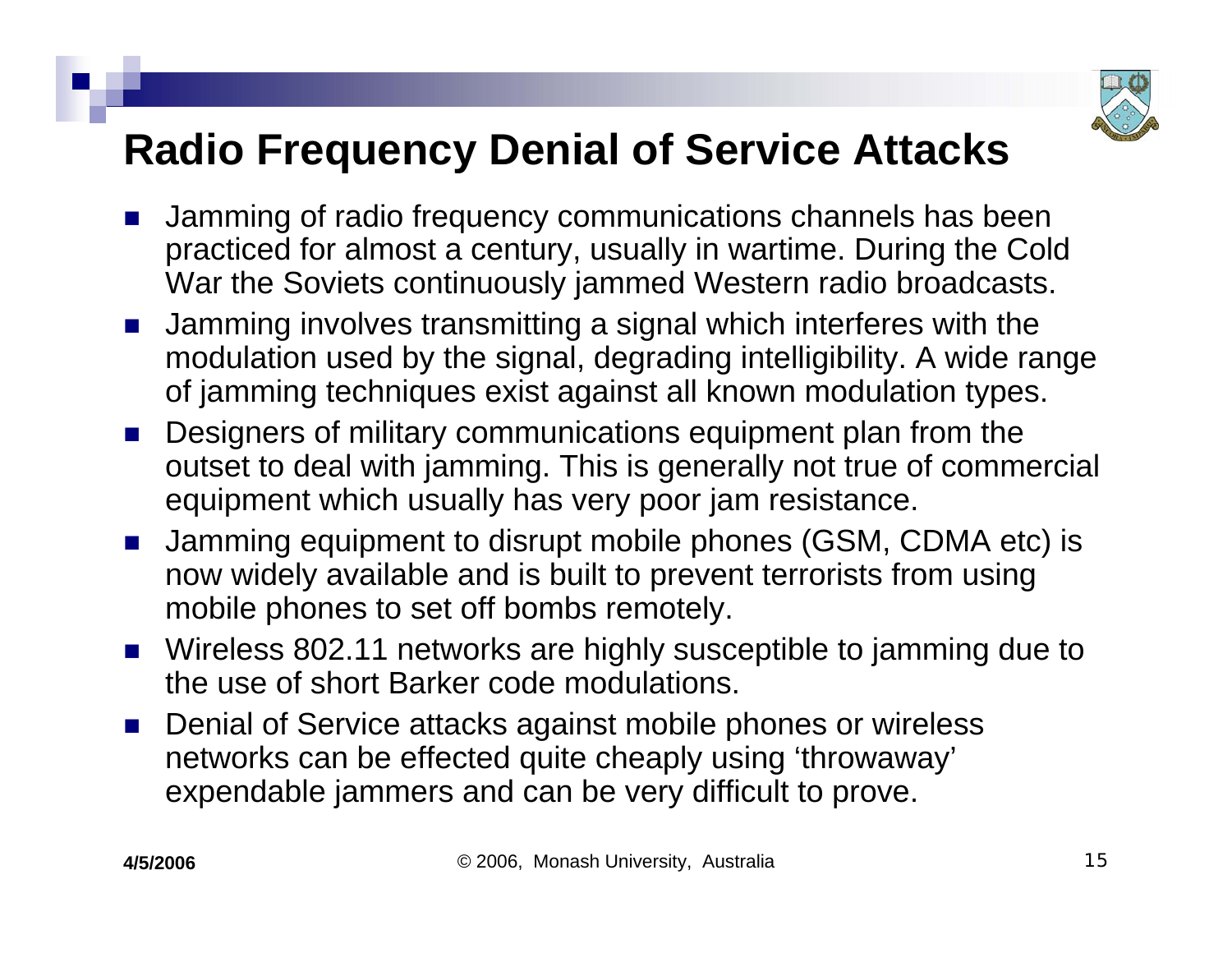

## **Electrical Denial of Service Attacks**

- ×. The dependency of computer and digital communications equipment upon electrical power feeds and electrical data cables makes it vulnerable to electrical denial of service attacks.
- Such attacks aim to inject high voltage or radio frequency signals into mains power or data cables to cause electrical damage or computer crashes and loss of service.
- F. **Example A:** a Tazer device with a cable harness and connector allowing it to inject high voltage into a local area network via a wall socket can destroy network adaptors in dozens of computers.
- F. **Example B:** a shortwave radio transmitter connected to mains voltage power can destroy power supplies in computer or communications equipment.
- **The best defence is to deny access to electrical power and data** cables to ensure an attacker cannot connect his equipment.
- $\mathcal{L}^{\text{max}}_{\text{max}}$ Proving such an attack can be difficult.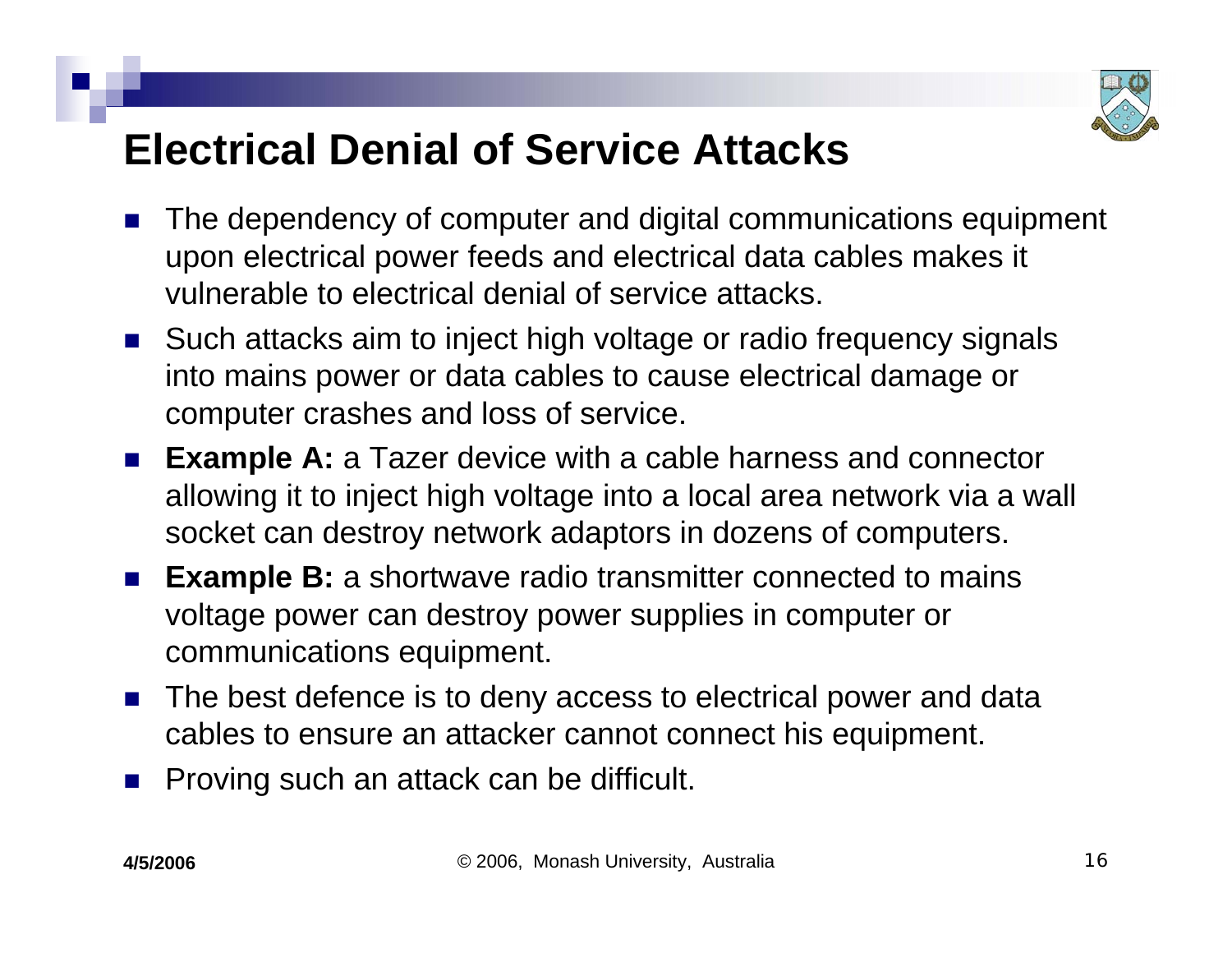

# **Radio Frequency Weapons – Denial of Service**

- F. Denial of service can also be effected by radio frequency (RF) weapons which emit enough RF power to damage or disrupt the function of computing and communications equipment.
- RF radiation can couple into mains and data cabling, or cooling apertures on equipment, causing equipment to crash or fail permanently with electrical damage.
- HERF guns are portable devices which emits pulsed or continuous wave RF radiation.
- F. *Tesla coils* can be used to emit high voltage RF fields with similar effects to HERF guns. A hidden battery powered Tesla coil can cripple equipment inside buildings for as long as the battery lasts.
- Radio frequency weapons were claimed to have been used during the 1990s for criminal extortion against at least one bank. To date there are no confirmed reports of E-bombs being used in combat operations, despite ongoing speculation.
- F. The best defensive measure is electromagnetic hardening of computer and communications equipment – the electrical equivalent of armour plating.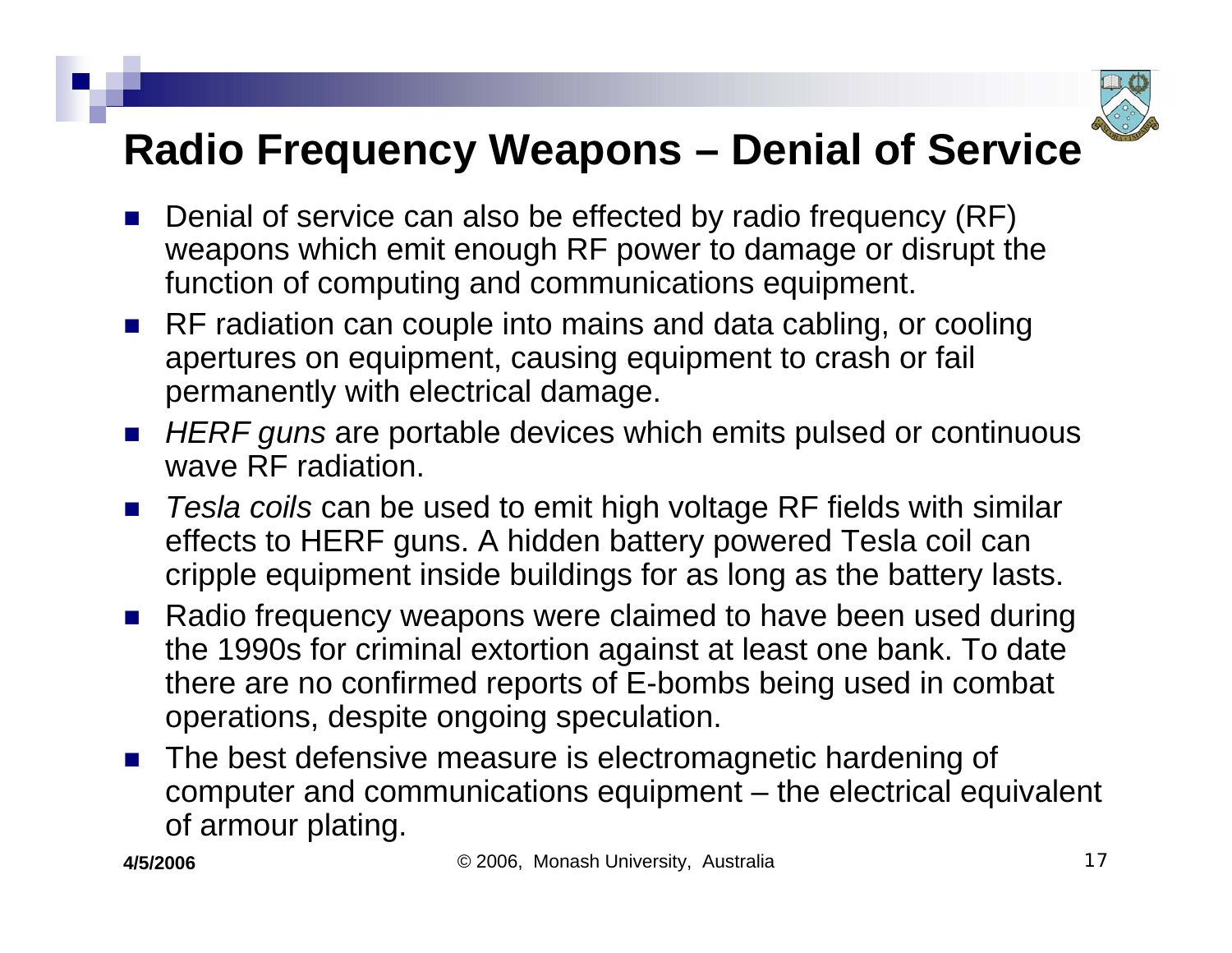

#### **Electromagnetic Weapons**

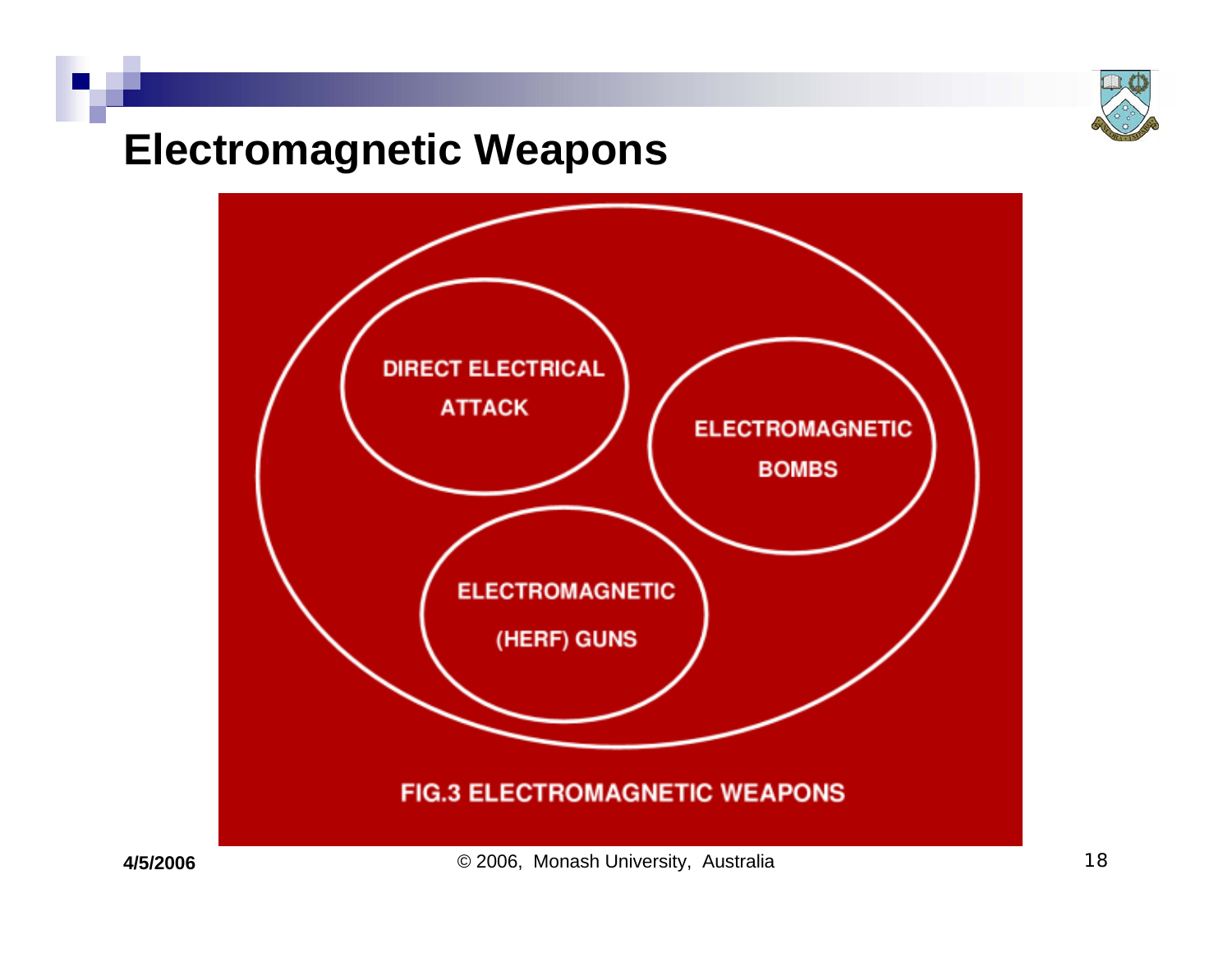

### **Electromagnetic Bombs**

- $\mathbb{R}^3$  Nuclear EMP weapons – nuclear bombs initiated at very high altitude can blanket footprints of almost continental size.
- $\mathbb{R}^3$  *Electromagnetic bombs* (E-bombs) can produce damage over areas the size of city blocks, or greater. E-bombs remain in development for military applications. Two categories exist:
- 1. Flux generator bombs produce localised fields similar to lightning strikes.
- 2. Microwave bombs produce microwave radiation fields of high intensity over footprints of hundreds of metres diameter.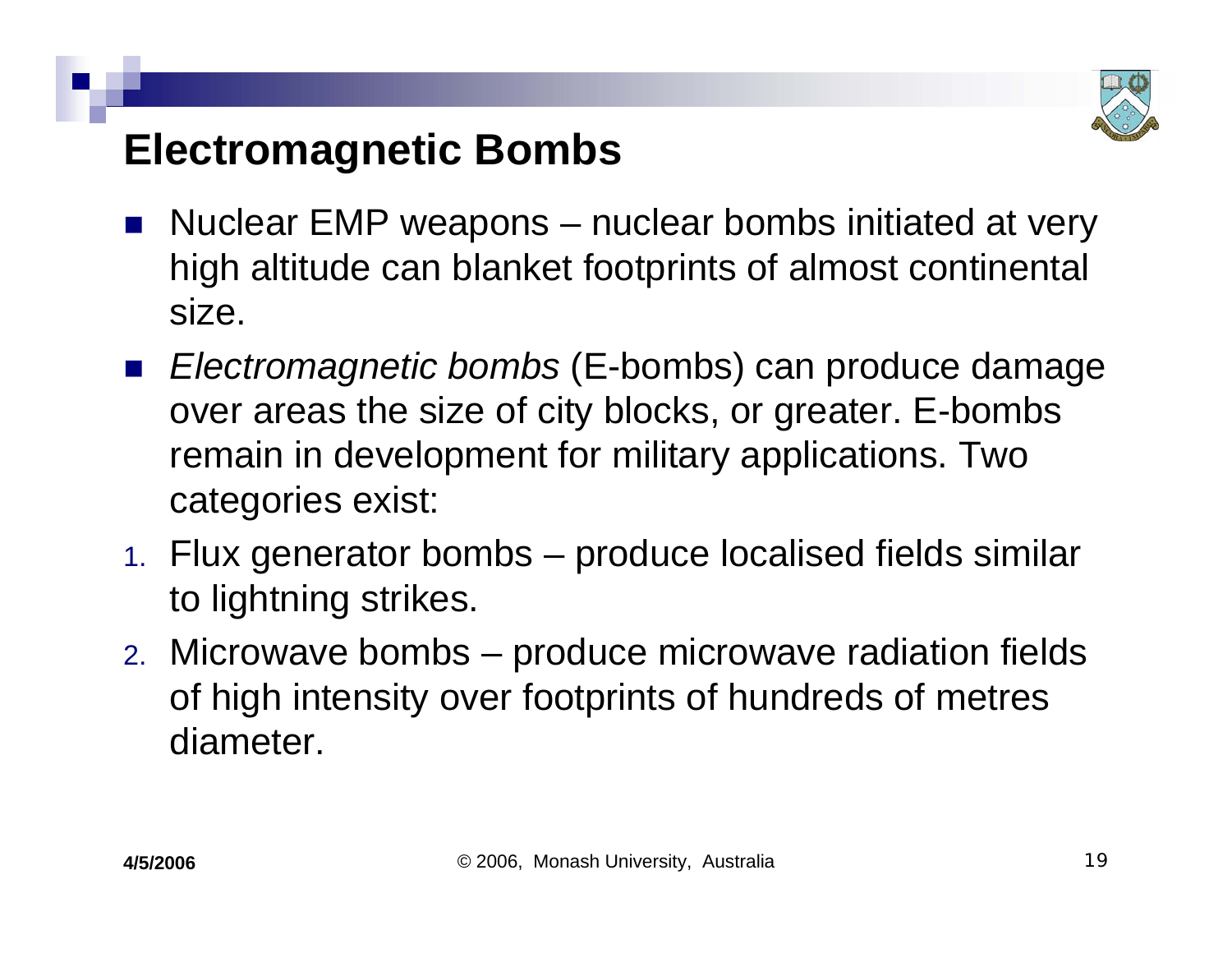

#### **E-bombs – Low Frequency**



#### LOW FREQUENCY E-BOMB WARHEAD (MK.84 FORM FACTOR)

© 2006, Monash University, Australia 20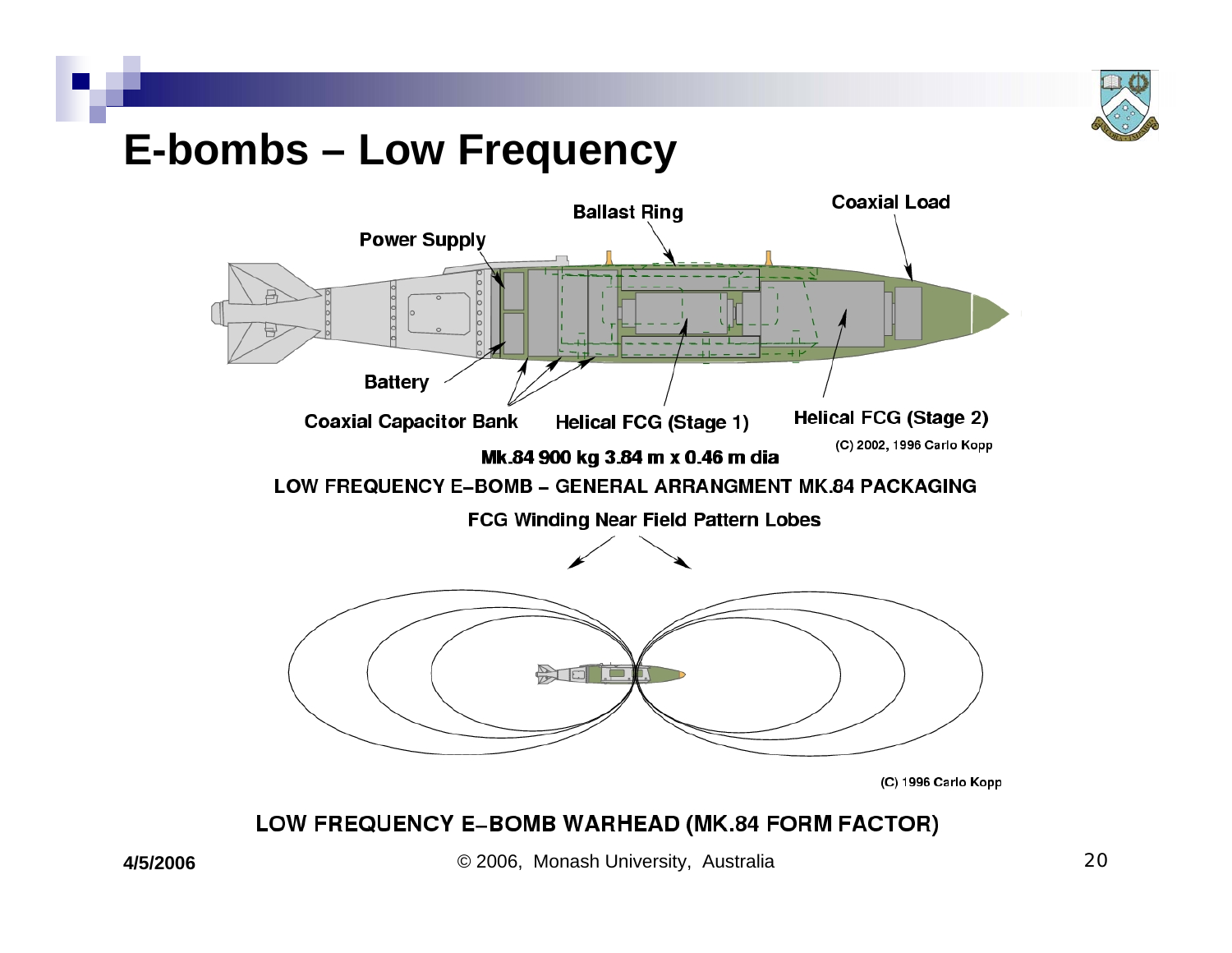

#### **E-bombs - Microwave**



#### HIGH POWER MICROWAVE E-BOMB – GENERAL ARRANGMENT MK 84 PACKAGING WARHEAD USING VIRCATOR AND 2 STAGE FLUX COMPRESSION GENERATOR

#### **HPM E-BOMB WARHEAD (GBU-31/Mk.84 FORM FACTOR)**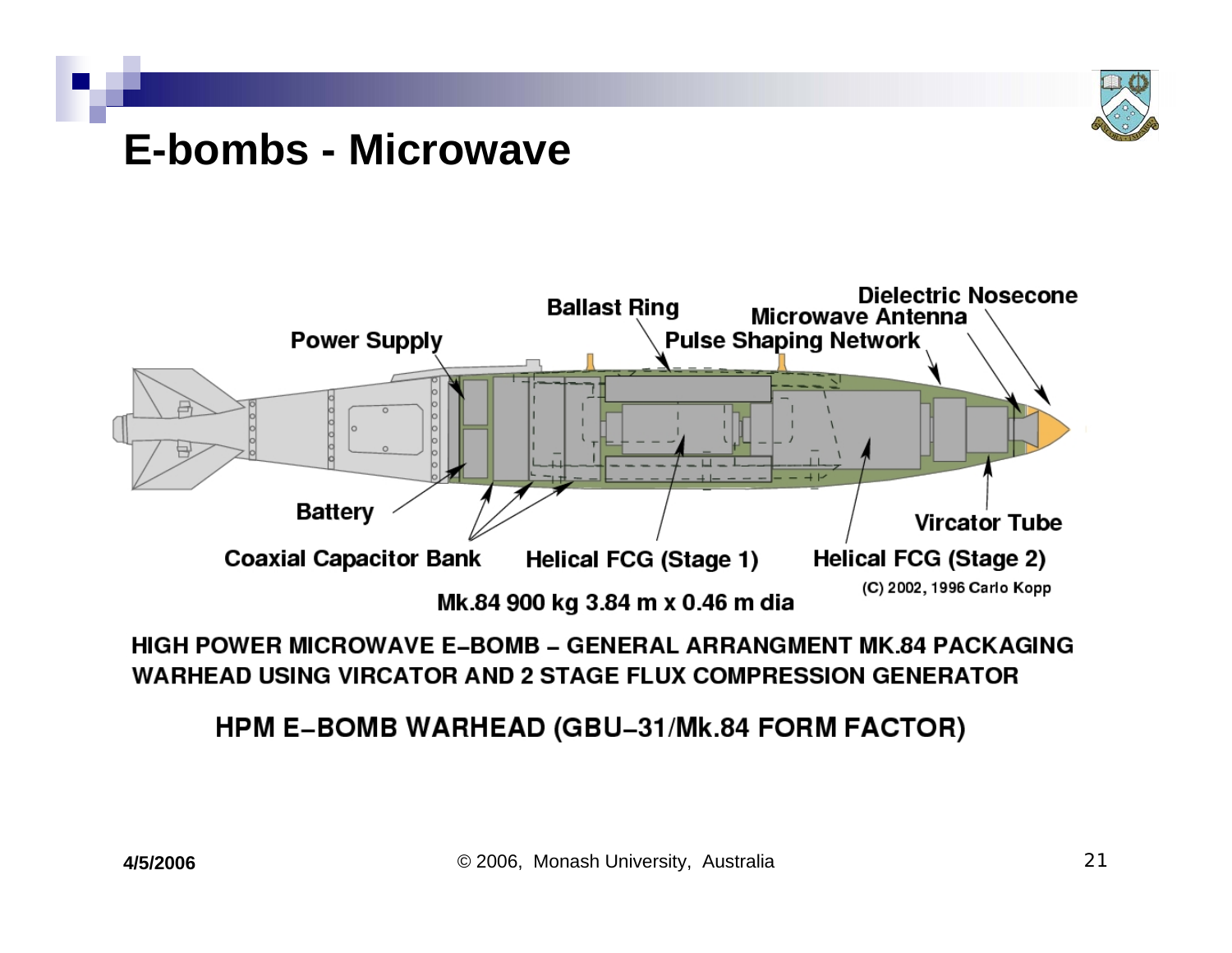

# **Modelling Information Conflict**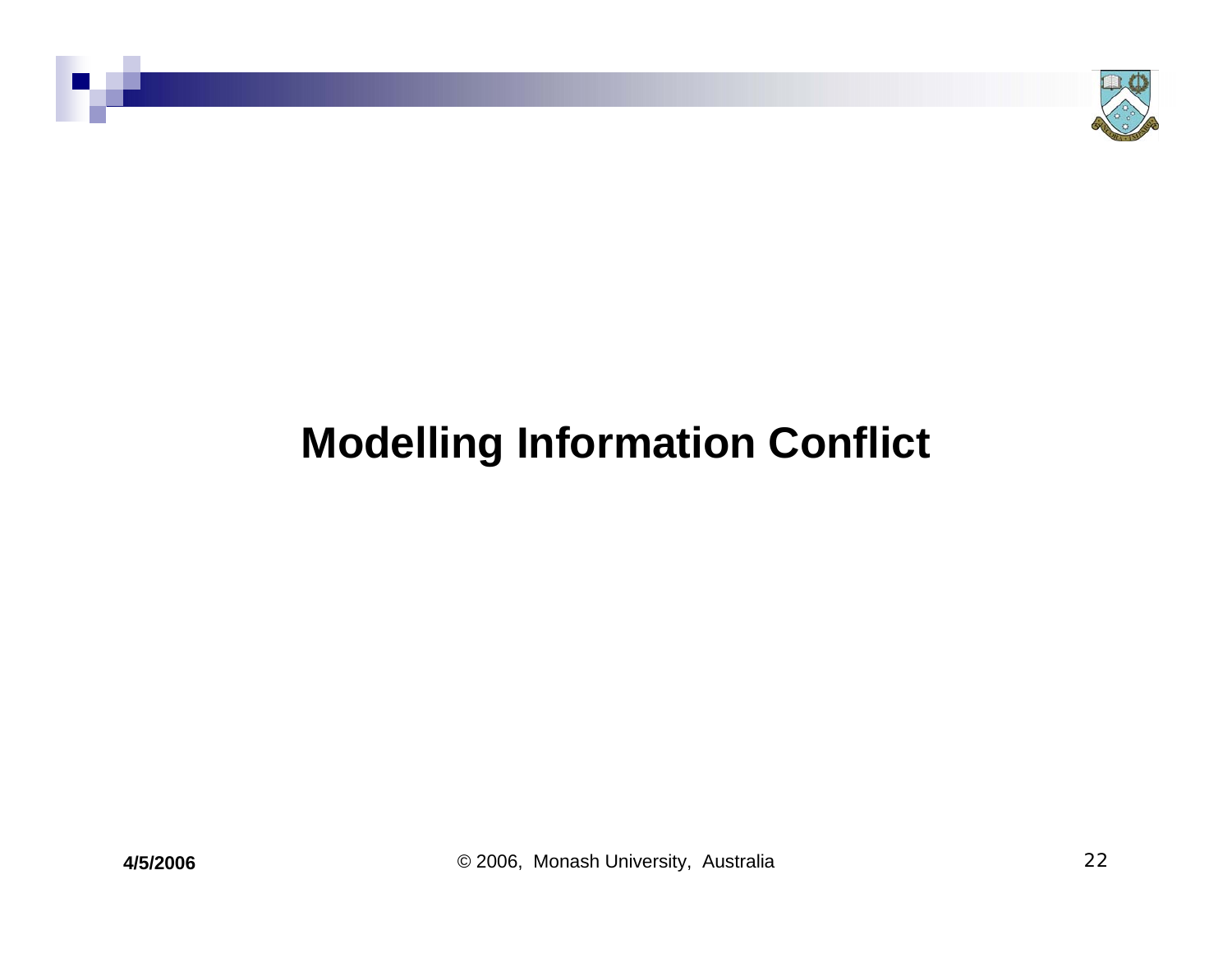

# **Systematic Modelling**

- $\mathbb{R}^3$ The best strategy is to follow a systematic approach.
- The first step is always the gathering of data to provide as complete a picture of the situation as is possible.
- The second step is to identify specific strategies, usually at the canonical level, since these are more readily identified.
- $\blacksquare$  The second step is to identify players attackers and victims.
- $\mathbb{R}^3$  The third step is to identify the structure of compound strategies.
- $\mathbb{R}^3$  Determining the aim of a complex compound strategy can often be quite difficult.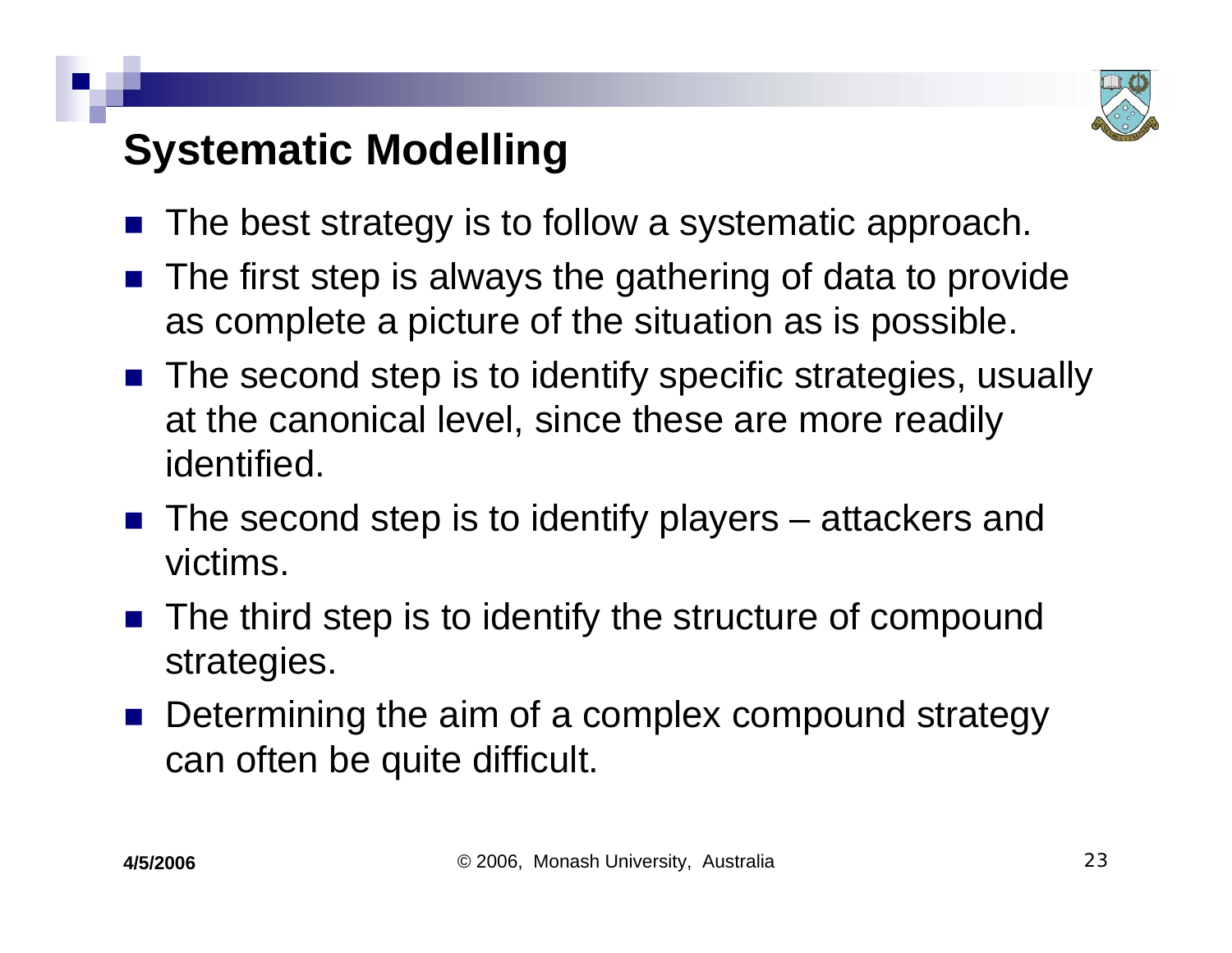

# **Validation Of Models**

- $\mathbb{R}^3$  Two basic scenarios for validating a model:
	- **1. Validating a model of a strategy** *in progress***.**
	- **2. Validating** *a posteriori* **a past strategy.**
- $\mathbb{R}^3$  The first case is usually much more difficult due to incompleteness of data and intentional efforts to conceal the nature of the strategy by the attacker.
- $\mathbb{R}^3$  If intelligence information is available to penetrate defences, then analysis of strategies *in progress* is much simplified.
- $\mathbb{R}^3$  Strategies in which information is hidden completely will always present analytical difficulties both *a priori* or *in progress*. This is the essence of *strategic surprise*, as defined in the hypergame framework.
- $\mathbb{R}^3$  Without evidence to prove that a deception strategy is underway, it is not feasible to perform analysis.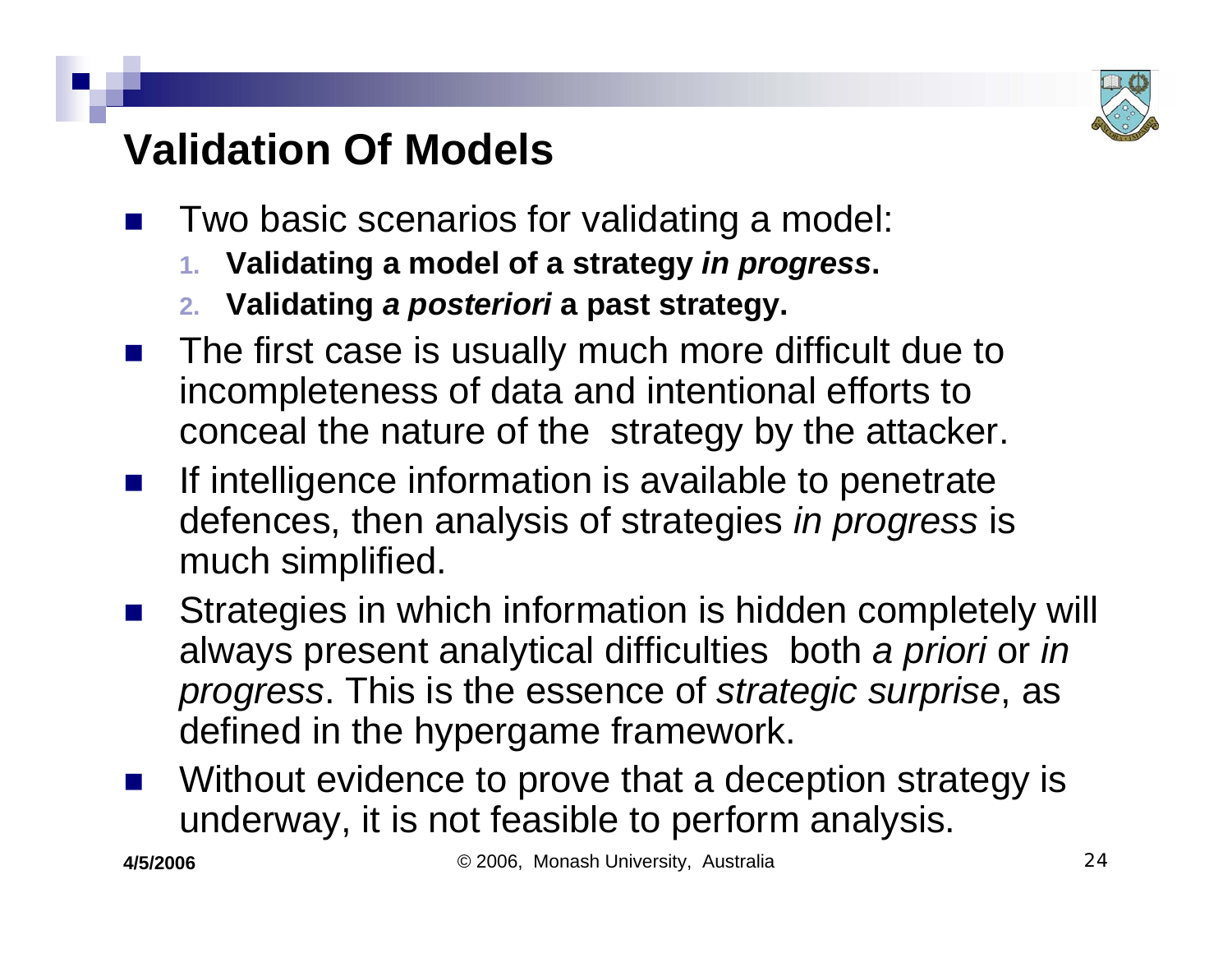

## **Validation vs Uncertainty**

- $\mathbb{R}^3$  With poor data, the evolving strategy under analysis is uncertain.
- **Effectively, analysis will require the definition of several** alternative models for the compound strategy, all sharing those features which existing data can logically support.
- As the strategy evolves further, alternatives will collapse as actions by the player contradict the respective alternative models.
- The analyst therefore produces a tree structured graph identifying possibilities, and the graph is progressively pruned as incoming data causes specific branches of the tree to collapse.